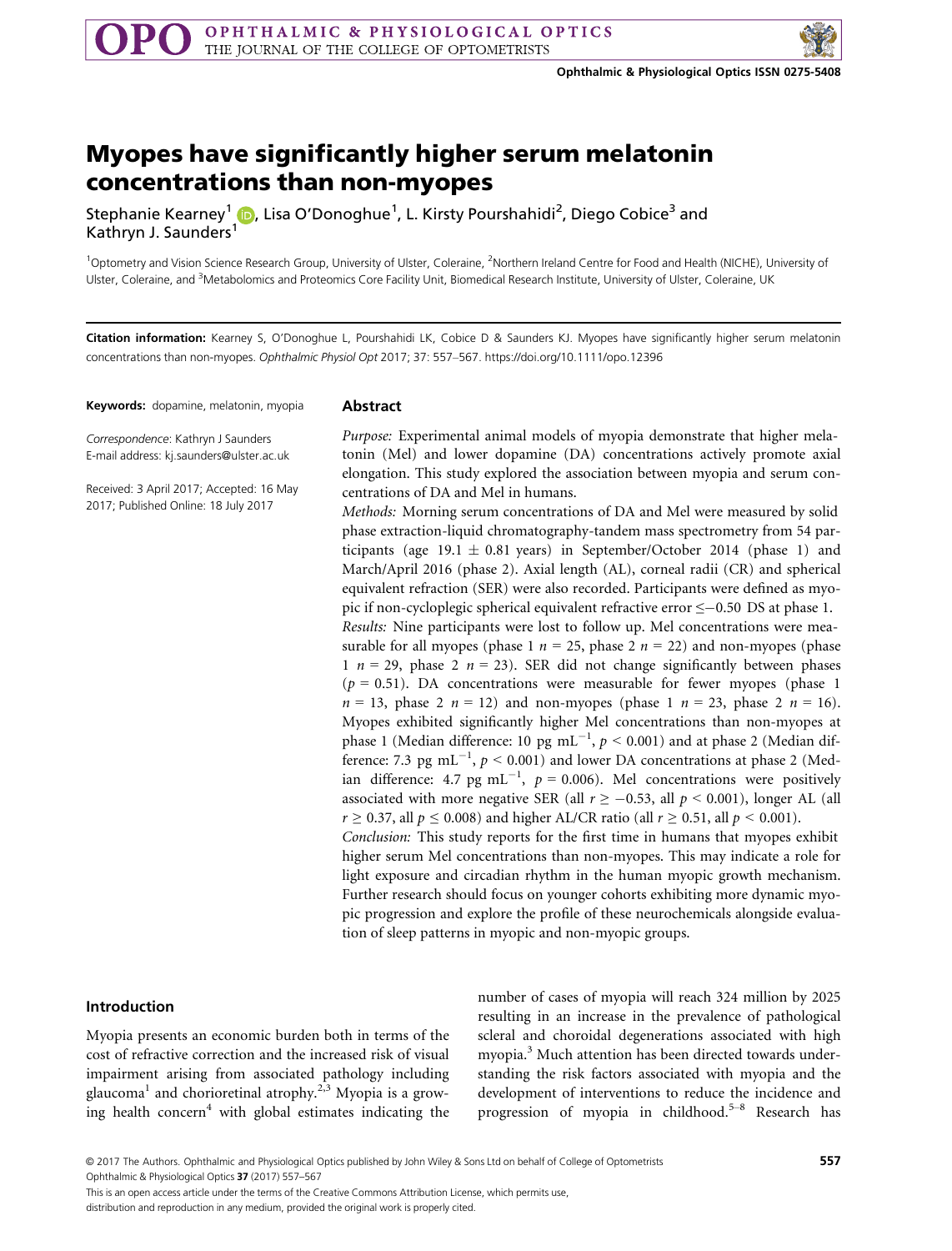demonstrated that many factors contribute to the onset and progression of myopia; genetics, lifestyle and visual environment have all been shown to have significant roles $9 11$  and manipulation of the latter two factors hold promise for reducing incidence and progression. To-date the most promising interventions include modifying the image profile projected to the peripheral retina, $12,13$  increasing the amount of time a child spends outdoors,<sup>7,14,15</sup> and application of pharmacological agents such as adenosine antagonist 7-methylxanthine  $(7-mx)^{16}$  or the anti-cholinergic agent atropine $^8.$  The latter has recently been shown to cause thickening of the choroid in young children (aged 5– 10 years).<sup>17</sup> The mechanism by which these visual, environmental and pharmacological interventions influence refractive status are currently unclear.

Circadian rhythms contribute to the control of ocular physiological process and have been demonstrated within both mammalian and non-mammalian ocular tissue including the cornea and retina. $18,19$  Circadian rhythms have also been reported in axial length and choroidal thickness in the human eye.<sup>20–22</sup> Stone et al.<sup>22</sup> propose that disruption of retinal circadian rhythm may be a key element promoting dysregulation of eye growth and hence myopia. Indeed, Weiss and Schaeffel<sup>23</sup> report that form deprived chick eyes do not demonstrate the same circadian fluctuation in axial length as control eyes; axial length increased at a faster rate during the night than during the day in form deprived eyes. Nickla et  $al^{24}$  demonstrated that disruption of circadian rhythm in chicks, through exposure to two hours of bright light during the night, leads to abolition of diurnal variations in choroidal thickness and axial elongation. Furthermore, Bertolet et al.<sup>25</sup> reported that in healthy young adults, choroidal thickness was significantly greater at 6 pm than at noon in emmetropes but this diurnal variation was not reported in myopes. This relation between circadian rhythm and myopia is not limited to the eye; a recent report by Ayaki et  $al^{26}$  describes poorer sleep quality in highly myopic children and young adults when compared with less myopic or emmetropic peers.

Systemic circadian rhythms are primarily regulated by the hypothalamic suprachiasmatic nucleus in the brain which also control the circadian release of the neurohormone melatonin (Mel) and the neurotransmitter dopamine (DA). Mel concentrations are greatest during the night and DA concentrations are greatest during the day. The synthesis of Mel primarily occurs in the pineal gland in humans<sup>27</sup> and has also been documented in ocular cells and structures including retinal photoreceptors in the frog  $e^{\chi^2}$  and ciliary epithelial cells in human eyes. $29$  Three Mel receptors (Mel<sub>1a</sub>, Mel<sub>1b</sub> and Mel<sub>1c</sub>) have been located throughout the retina, the sclera and the cornea of the frog,  $30,31$  the choroid, the retina and the sclera of the chick  $eye^{32,33}$  and

retinal ganglion cells and inner nuclear layers of guinea pig eyes.33

Melanopsin is a blue light-sensitive photopigment whose synthesis is partially modulated by Mel.<sup>34</sup> Melanopsin can be found within intrinsic photosensitive retinal ganglion cells within the mammalian eye. $35$  These intrinsically photosensitive retinal ganglion cells innervate the hypothalamic suprachiasmatic nucleus within the brain, contributing to the entrainment of the light mediated circadian clock (circadian photoentrainment).<sup>36</sup> They also contribute to light mediated responses within the eye, including the pupillary light response, and influence the activity of dopaminergic retinal cells.<sup>37,38</sup> Schaeffel et al.<sup>39</sup> explored the association between refractive error and melanopsin signal strength in adults aged 18–87 years. The differential in recovery time of the pupillary response to blue and red light was used to indicate melanopsin response but no association was found with refractive error. No research has yet explored the association between Mel and refractive error in humans.

Although DA is primarily regarded as a cerebral neurotransmitter, it is also released from retinal type 2 amacrine and interplexiform cells within the mammalian eye.<sup>40</sup> Its functions within the eye are numerous including involvement in retinal light adaptive processes $40,41$  and retinal pigment epithelium physiology.<sup>40</sup>The functions of DA are mediated by  $D_1$  and  $D_2$  receptor families. The  $D_1$  receptor family  $(D_1$  and  $D_5$  receptors) have been shown to be predominantly located in the retina within bipolar, horizontal, amacrine and ganglion retinal cells in mammalian and chick eyes.<sup>40,42</sup> The  $D_2$  receptor family ( $D_2$ ,  $D_3$  and  $D_4$ receptors) have been shown to be predominantly located within the RPE in the chick  $eye^{43,44}$  and, specifically, within the photoreceptor layer in the human eye.<sup>45</sup>

Mel and DA form a mutual inhibitory relationship whereby Mel negatively influences DA release in both neural and ocular tissue, including the retina. Previous reports have explored the role of Mel and DA in animal models of myopia. Lower retinal DA concentrations are reported in experimental chick myopia.<sup>46–48</sup> Stone et  $aI^{48}$  demonstrate that DA retinal synthesis is reduced in one-day old form deprived chick eyes and the authors propose that DA may contribute to the regulation of emmetropization and normal ocular growth. Furthermore, the enrichment of DA concentrations using DA agonist (apomorphine) eye drops retards the development of form deprivation myopia in primates<sup>49</sup> and in chicks.<sup>48</sup> Similarly' in guinea pig eyes, Dong *et al.*<sup>50</sup> demonstrated that application of subconjunctival injections of apomorphine inhibits the development of form deprivation myopia.

Although ocular growth is believed to be locally regulated,<sup>51</sup> circulating blood concentrations of DA and Mel are likely to influence the highly vascular ocular tissues and hence ocular growth. This has previously been evidenced in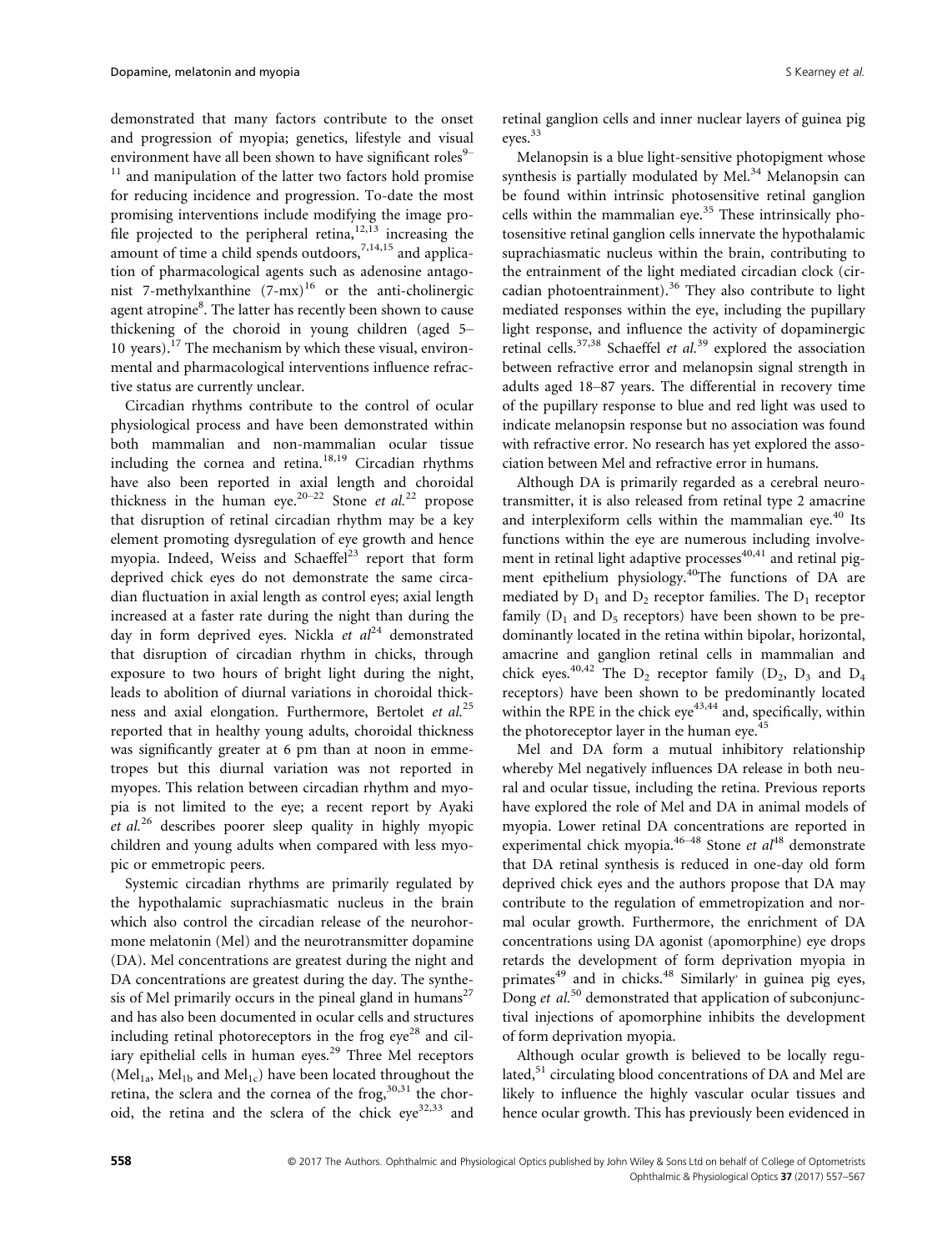chicks in which systemic administration of Mel promoted choroidal thinning<sup>32</sup> and in guinea pigs where the systemic injection of a precursor of DA (levodopa) retarded the development of form deprivation myopia.52 Ocular Mel and systemic circulating Mel concentrations have also been shown to be associated in the frog<sup>53</sup> and Newt eye.<sup>54</sup>

While animal studies indicate that refractive status can be manipulated with systemic and ocular administration of Mel and DA there are no previous studies investigating the association between Mel and DA with myopia in humans. The aim of this prospective, observational study was to explore the association between myopia and serum concentrations of DA and Mel in a human population for the first time.

### Materials and methods

Initial measures were completed in September/October 2014 (phase 1) and repeated 18 months later in March/ April 2016 (phase 2). This facilitated the exploration of seasonal variation in Mel and DA concentrations. Participants were aged 18–20 years at phase 1 and were recruited from first year undergraduate students attending Ulster University (Coleraine campus (55°N).

Participants with a diagnosed medical condition or taking prescribed medication known to affect DA or Mel concentrations, such as levodopa and Mel, were excluded. Ethical approval was granted from the Ulster University Research Ethics Committee (REC/14/0003) and written informed consent was obtained from all participants before commencing the study protocol and after explanation of the nature and possible consequences of the study. Research adhered to the tenets of the Declaration of Helsinki. All blood samples were processed and stored in accordance with the Human Tissue Act 2004.

## Autorefraction, ocular biometry and parental myopia

Non-cycloplegic autorefraction was completed using the Shin-Nippon SRW-5000 binocular open field autorefractor (Shin-Nippon, Tokyo, Japan) while the participant viewed a distance target. The representative value from each eye was determined by the instrument and the average of both eyes used in analysis. Participants were defined as myopic if the spherical equivalent refraction (SER) equated to less than or the equivalent of  $-0.50$  dioptre sphere (DS).<sup>55</sup>

Axial length and corneal radii (CR) were measured using the IOL Master [\(https://www.zeiss.com/meditec/int/produc](https://www.zeiss.com/meditec/int/products/ophthalmology-optometry/cataract/diagnostics/optical-biometry/iolmaster-500.html) [ts/ophthalmology-optometry/cataract/diagnostics/optical](https://www.zeiss.com/meditec/int/products/ophthalmology-optometry/cataract/diagnostics/optical-biometry/iolmaster-500.html)[biometry/iolmaster-500.html\)](https://www.zeiss.com/meditec/int/products/ophthalmology-optometry/cataract/diagnostics/optical-biometry/iolmaster-500.html). A total of five AL measures with a signal-to-noise ratio of greater than two were measured from each eye. The average of both eyes was used in analysis. A total of three CR measures were also recorded

from each eye and the average of both eyes included in analysis. The AL to CR ratio (AL/CR) was determined from these measures and an average value was derived from both eyes for each participant.

Data on parental myopia was determined from a validated refractive status questionnaire<sup>56</sup> and categorised as either '0 parents myopic', '1 parent myopic' or 'both parents myopic'.

## Blood collection

Circulating serum concentrations of Mel and DA were determined from fasting blood samples. Participants were required to fast from 10 pm the previous evening. A 4 mL serum blood sample [\(https://shop.gbo.com/en/row/produc](https://shop.gbo.com/en/row/products/preanalytics/venous-blood-collection/vacuette-tube/serum/) [ts/preanalytics/venous-blood-collection/vacuette-tube/se](https://shop.gbo.com/en/row/products/preanalytics/venous-blood-collection/vacuette-tube/serum/) [rum/](https://shop.gbo.com/en/row/products/preanalytics/venous-blood-collection/vacuette-tube/serum/)) was collected from the antecubital vein between 8.30 am and 10 am. Sampling times were restricted in this way to reduce inter and intra-participant variation in Mel and DA arising from circadian rhythm and daylight exposure. $57$ 

Serum samples were centrifuged at 2200 g for 15 min at 4°C [\(http://www.mseuk.co.uk/Products/Centrifuges/Refrig](http://www.mseuk.co.uk/Products/Centrifuges/Refrigerated/Harrier_18_80R/Default.aspx) [erated/Harrier\\_18\\_80R/Default.aspx\)](http://www.mseuk.co.uk/Products/Centrifuges/Refrigerated/Harrier_18_80R/Default.aspx) within two hours of collection and 1000  $\mu$ L of serum was isolated from the centrifuged sample. The analysis of DA from phase 1 serum samples indicated that this analyte was not as readily detected as Mel. Therefore, serum samples from phase 2 intended for DA analysis were preserved in a final concentration of 0.1% ascorbic acid solution 0.1 <sup>M</sup> hydrochloric acid to prevent degradation of this analyte. All samples were stored at  $-80^{\circ}$ C prior to analysis.

#### DA and Mel analysis

DA and Mel were quantified using liquid chromatography followed by on-line solid phase extraction and tandem mass spectrometry analysis (LC-On-Line SPE-MS/MS).

Quantification was performed on an API 4000 (AB Sciex, Warrington, UK) coupled to a Shimadzu LC system consisting of a controller (CBM-2A), auto sampler (SIL-20ACxr), LC pumps (20AD xr,) loading pump (20ADsp) and column oven (CTO-20A) (Shimadzu, Kyoto, Japan). It was operated using Analyst software (version 1.6.1, AB Sciex, Warrington, UK). The limit of quantitation (LOQ) for Mel was 2 pg mL<sup>-1</sup> (signal/noise (S/N) = 32.1, Coefficient of Variation (CV) ( $n = 3$ ) = 3.45%) and the LOQ for DA was  $10 \times 10^3$  pg mL<sup>-1</sup> (S/N = 23.3, CV,  $(n = 3) = 4.6\%$ ).

The values for intra- and inter- assay precision and accuracy were acceptable (<20% Relative Standard Deviation (RSD) for precision and  $\pm 20\%$  accuracy) at the LOQ of 2 pg mL<sup>-1</sup> for Mel and LOQ of  $10 \times 10^3$  pg mL<sup>-1</sup> for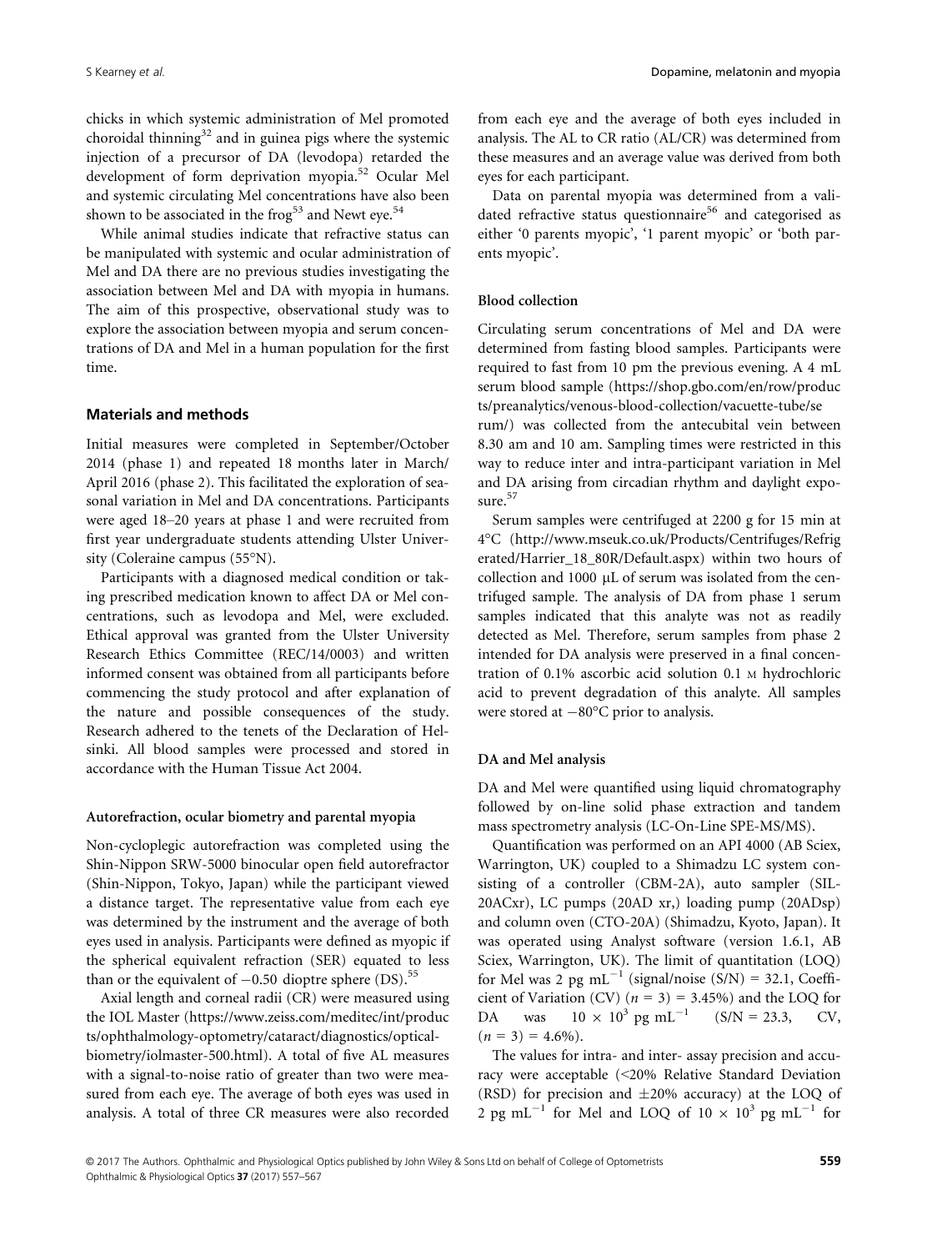DA. Acceptable reproducibility for DA and Mel measures upon repeat injections was demonstrated with a RSD of 2.2% for DA and  $4\%$  for Mel in serum samples.<sup>58</sup>

#### Statistical methods: sample size

Owing to the novel nature of the study, sample size calculations were applied retrospectively to determine statistical power.

#### Statistical methods: analysis

All statistical tests were performed using Stata 13.1 (Stata-Corp Texas, USA) using a statistical significance level of 5% throughout ( $p < 0.05$ ).

All measures of Mel were normally distributed as indicated by the Skewness and Kurtosis test for normality (all  $p \ge 0.066$ ). Phase 2 measures of DA were also normally distributed ( $p = 0.18$ ). As phase 1 measures of DA were not normally distributed ( $p = 0.041$ ), data were squared to follow a normal distribution as indicated by the Stata Ladder of powers test.<sup>59</sup> For comparison purposes, graphical data presented pertain to raw data.

DA and Mel concentrations may be subject to seasonal variation<sup>60,61</sup> therefore, data from phase 1 (end of summer) and phase 2 (end of winter) were analysed separately. Spearman's correlation was used to assess the correlation between DA, Mel and continuous ocular biometric variables including; SER, AL, CR and AL/CR. Fisher's exact test was used to assess the relationship between parental myopia and the presence of myopia.

Multiple imputation by chained equations was used to account for missing data arising from participant drop outs.62 A repeated logistic regression model including the imputed data was used to assess the relationship between the presence of myopia (yes/no) and DA and Mel concentrations. A linear regression model including the imputed data was used to assess the relationship between DA, Mel and change in SER, AL, CR and AL/CR over the 18-month study period.

DA and Mel were included as predictors. A total of 50 imputed datasets were generated for DA and 15 for Mel. Active imputation was used to address missing AL/CR values.

## **Results**

## Participant characteristics

A total of 83% of participants with measures at phase 1  $(n = 54)$  also had available data at phase 2  $(n = 45)$ . Of the nine participants who dropped out; five participants had left the University, three participants were non-contactable and one participant did not want to have a repeat blood

sample taken. The baseline characteristics of those who dropped out did not significantly differ by SER  $(d.f. = 52,$  $p = 0.47$ ), parental myopia ( $\chi^2 = 3.1$ ,  $p = 0.079$ ) or by gender ( $\chi^2$  = 0.58,  $p$  = 0.45) from those who did not drop out. Myopes (SER  $\le -0.50$  DS) and non-myopes (SER > 0.50 DS) were classified from refractive data collected at phase 1. Table 1 summarises the available refractive and ocular biometric data at each phase for myopes and non-myopes.

Spherical equivalent refraction was relatively stable over the study period in both the myopic (mean change SER:  $-0.22 \pm 0.27$ DS) and the non-myopic (mean change SER:  $0.01 \pm 0.43$ DS) groups and change in SER was not statistically significant in either group (all  $p \ge 0.079$ ). Participants who were classified as non-myopic or myopic at phase 1 remained within their respective refractive status categories throughout the study period.

## DA and Mel: characteristics

Serum samples were collected from each participant at approximately the same time (mean difference between phase 1 and phase  $2 = 30.3$  min (standard deviation (S.D.): 8.2) min). Mel was detectable within all serum samples analysed at phase 1 and phase 2. Of the 54 samples analysed at phase 1, DA concentrations were detectable for 36 participants (66%). Of the 45 samples at phase 2 containing the ascorbic acid stabiliser, DA concentrations were detectable for 28 participants (62%). There was no statistically significant seasonal variation in Mel ( $p = 0.75$ ) or DA  $(p = 0.31)$ . DA was inversely correlated with Mel at phase 1

Table 1. Summary statistics describing refractive and ocular biometric values of myopes and non-myopes at each phase

| Average right<br>and left eye | <b>Myopes</b>   | Non-myopes     |          |           |
|-------------------------------|-----------------|----------------|----------|-----------|
| (Mean (±S.D.))                | $(n = 25)$      | $n = 29$       | $d.f.^a$ | р         |
| Phase 1                       |                 |                |          |           |
| SER (DS)                      | $-2.37 + 1.27$  | $+0.62 + 0.89$ | 52       | < 0.001   |
| AL (mm)                       | $24.7 + 0.90$   | $23.3 + 0.80$  | 52       | < 0.001   |
| $CR$ (mm)                     | $7.8 + 0.26$    | $7.9 + 0.28$   | 52       | 0.29      |
| AL/CR                         | $3.2 \pm 0.09$  | $2.9 + 0.09$   | 52       | $<$ 0.001 |
|                               |                 |                |          |           |
|                               | <b>Myopes</b>   | Non-myopes     |          |           |
|                               | $(n = 22)$      | $(n = 23)$     |          |           |
| Phase 2                       |                 |                |          |           |
| SER (DS)                      | $-2.34 + 1.12$  | $+0.78 + 1.16$ | 41       | < 0.001   |
| AL (mm)                       | $24.7 \pm 0.76$ | $23.4 + 0.81$  | 41       | < 0.001   |
| $CR$ (mm)                     | $7.8 + 0.24$    | $8.0 + 0.26$   | 41       | 0.036     |

SER, Spherical equivalent refraction; AL, Axial length; CR, Corneal curvature; AL/CR, Axial length to corneal radii ratio. aIndependent samples t-test.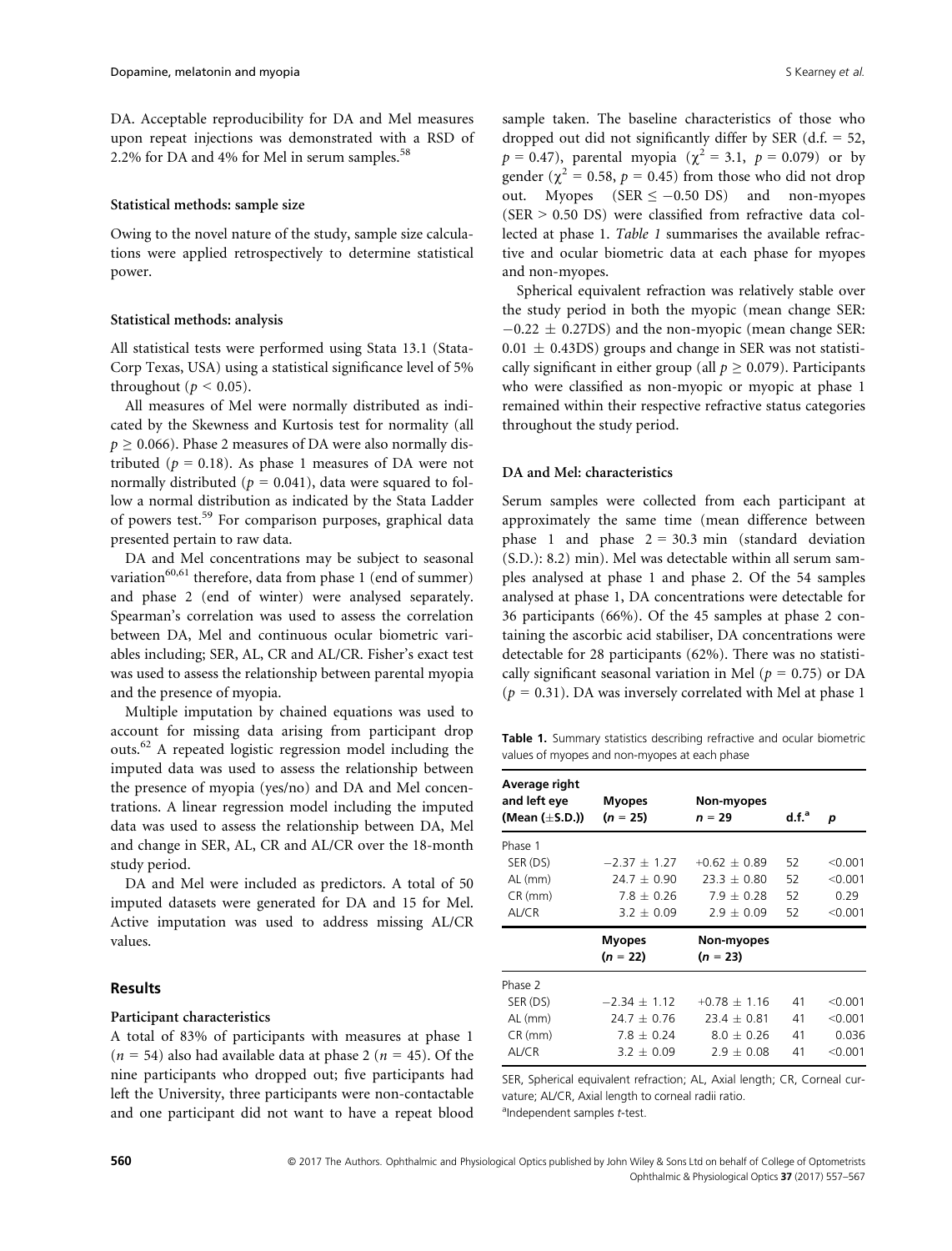$(p = -0.72, p < 0.001)$  and at phase 2  $(p = -0.49,$  $p = 0.009$ ).

## DA, Mel and myopia (SER)

Parental myopia was significantly associated with a more negative SER  $(F(2, 45) = 3.56, p = 0.037)$  but it was not associated with the presence of myopia ( $p = 0.25$ ). Therefore, parental myopia was only accounted for in subsequent analysis of continuous refractive data.

When considered as a group and compared with nonmyopes, myopes exhibited significantly higher Mel concentrations than non-myopes at phase 1 and at phase 2 (Table 2 and Figure 1). This association was also significant after accounting for missing data in the repeated logistic regression model  $(OR = 1.1, 95\% \text{ CI} = 1.0-1.1,$  $p = 0.031$ ). Although myopes also exhibited significantly lower DA concentrations than non-myopes at phase 2 this association was not significant at phase 1 (Table 2 and Figure 1) nor when missing data in the repeated logistic regression model were accounted for  $(OR = 1.0, 95\%)$  $CI = 1.0{\text -}1.0, p = 0.39$ .

Spherical equivalent refraction was negatively associated with Mel at phase 1 ( $p = -0.53$ ,  $p < 0.001$ ) and at phase 2 ( $p = -0.61$ ,  $p \le 0.001$ ) and this remained significant after controlling for parental myopia (all  $p \leq 0.001$ ) (Figure 2). DA was not associated with SER at phase 1 ( $\rho = -0.16$ ,  $p = 0.36$ ). Although DA was positively associated with SER at phase 2 ( $\rho = 0.44$ ,  $p = 0.028$ ) following univariate analyses (Figure 2), this association did not remain significant after accounting for parental myopia in multivariate analyses ( $p = 0.16$ ).

### DA, Mel and ocular biometry

The association between DA, Mel and ocular biometry is summarised in Table 3. Mel was positively associated with a longer AL and higher AL/CR at phase 1 and phase 2

(Figure 3) but there was no association between Mel and CR at either phase. DA was not significantly associated with any of these ocular measures.

### DA, Mel and changes in refraction and ocular biometry

There was no significant seasonal variation in Mel concentrations. Mel concentrations were not associated with change in SER, AL or AL/CR between phase 1 and phase 2 amongst myopes (all  $p \ge 0.47$ ) or non-myopes (all  $p \geq 0.11$ .

Serum DA concentrations were also not significantly associated with change in SER, AL or AL/CR between phase 1 and phase 2 amongst myopes (all  $p \ge 0.092$ ) or nonmyopes (all  $p \geq 0.10$ ).

# **Discussion**

The present study describes a positive association between the magnitude of myopia and morning serum concentrations of Mel. Myopes demonstrated a median Mel concentration that was up to three-times greater than the median Mel concentration observed in the non-myopic group. The association found between Mel and myopic refractive error is further supported by positive associations between Mel, AL and AL/CR; most strongly between Mel and AL/CR. Morning serum concentrations of DA were not significantly different between myopes and non-myopes. While our results show an association between refractive status and serum Mel, our data cannot be used to indicate a causal relationship. Our findings align with animal models of experimentally induced myopia in which systemic and ocular application of Mel has been shown to impact on refractive status and ocular shape<sup>32</sup> and suggest that Mel may influence human refractive error and ocular shape.32,49,50,52,63 Further research is required to determine the nature of this influence.

Table 2. Summary statistics indicating that myopes exhibited higher melatonin (Mel) concentrations than non-myopes at each phase and lower dopamine (DA) concentrations than non-myopes at phase 2

|       | Mel (pg $mL^{-1}$ )<br>(Median(Interquartile range)) |                              |          |         | $DA(pq mL^{-1})$<br>(Median(Interquartile range)) |                                                                                                                             |                   |       |  |
|-------|------------------------------------------------------|------------------------------|----------|---------|---------------------------------------------------|-----------------------------------------------------------------------------------------------------------------------------|-------------------|-------|--|
| Phase | <b>Myopes</b>                                        | Non-myopes                   | $d.f.^a$ | D       | <b>Myopes</b>                                     | Non-myopes                                                                                                                  | d.f. <sup>a</sup> | p     |  |
|       | $15.5(11.9-19.9)$<br>$n = 25$                        | $5.5(3.7-7.4)$<br>$n = 29$   | 52       | < 0.001 | $12.1 \times 10^{3}$<br>$n = 13$                  | $16 \times 10^{3}$<br>$(11.0 \times 10^{3} - 14.4 \times 10^{3})$ $(13.0 \times 10^{3} - 20.6 \times 10^{3})$<br>$n = 23$   | 34                | 0.085 |  |
| 2     | $14.2(10.1 - 16.6)$<br>$n = 22$                      | $6.9(4.1 - 9.1)$<br>$n = 23$ | 48       | < 0.001 | $13.1 \times 10^{3}$<br>$n = 12$                  | $17.8 \times 10^{3}$<br>$(11.8 \times 10^{3} - 15.3 \times 10^{3})$ $(13.4 \times 10^{3} - 21.3 \times 10^{3})$<br>$n = 16$ | 26                | 0.006 |  |

<sup>a</sup>Independent samples t-test.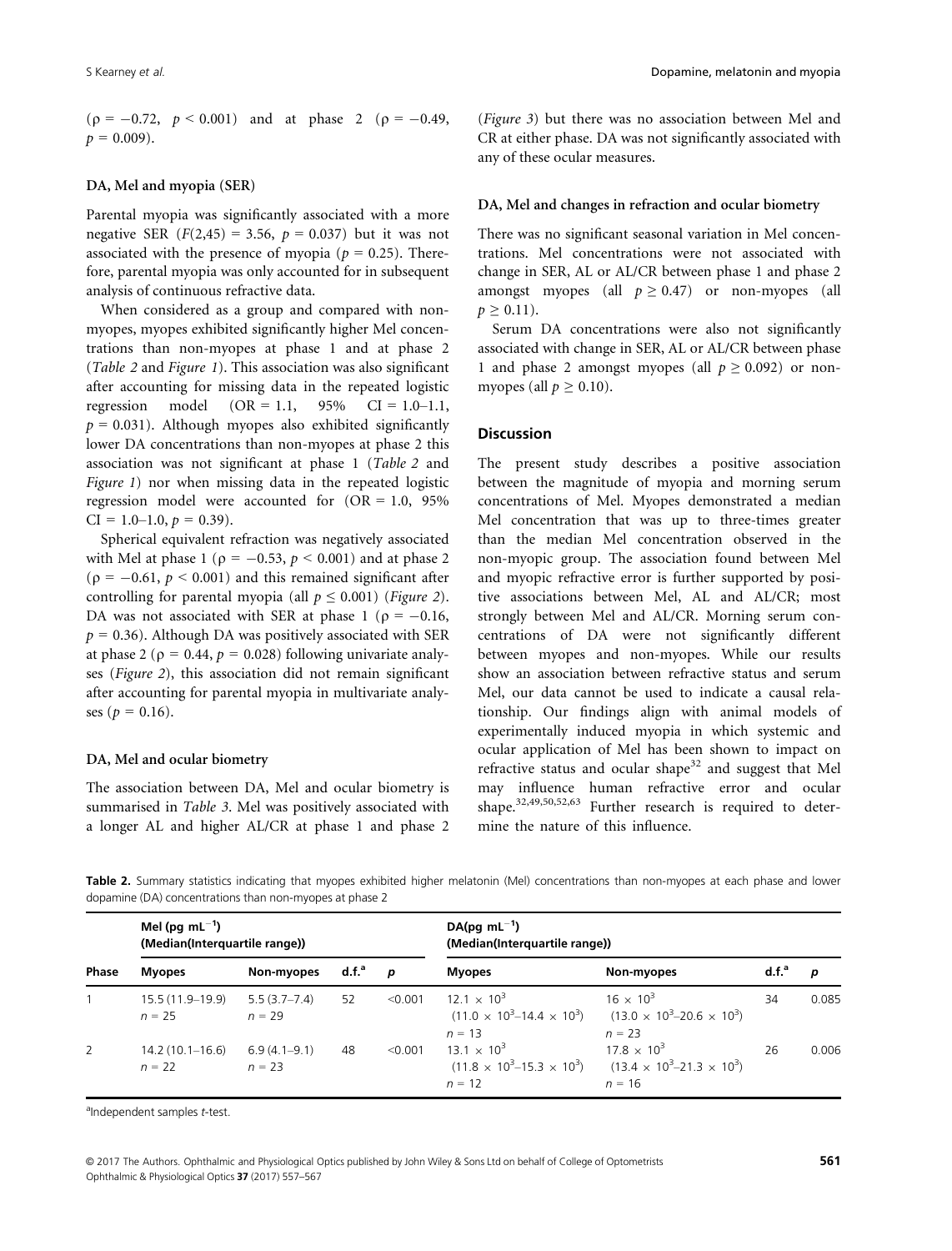

Figure 1. Box plots illustrating significantly higher Mel concentrations in myopes than non-myopes at both phases (phase 1:  $d.f. = 52$ , <0.001, P2: d.f. = 43,  $p$  < 0.001) and significantly lower DA concentrations than non-myopes at phase 2 only (phase 1: d.f. = 34,  $p$  = 0.085, P2: d.f. = 26,  $p = 0.006$ ). Individual points indicate outliers. Phase 1: (Median (Interquartile range)): Mel: Myopes:15.5 pg mL<sup>-1</sup> (11.9–19.9 pg mL<sup>-1</sup>) Nonmyopes:5.5 pg mL<sup>-1</sup> (3.7–7.4 pg mL<sup>-1</sup>). DA: Myopes: 12.1 × 10<sup>3</sup> (11.0 × 10<sup>3</sup>–14.4 × 10<sup>3</sup>) Non-myopes: 16 × 10<sup>3</sup> (13.0 × 10<sup>3</sup>–20.6 × 10<sup>3</sup>) Phase 2: (Median (Interquartile range)): Mel: Myopes:14.2 pg mL<sup>-1</sup> (10.1–16.6 pg mL<sup>-1</sup>) Non-myopes:6.9 pg mL<sup>-1</sup> (4.1–9.1 pg mL<sup>-1</sup>). DA: Myopes: 13.1  $\times$  10<sup>3</sup> pg mL<sup>-1</sup> (11.8  $\times$  10<sup>3</sup>-15.3  $\times$  10<sup>3</sup> pg mL<sup>-1</sup>) Non-myopes: 17.8  $\times$  10<sup>3</sup> pg mL<sup>-1</sup> (13.4  $\times$  10<sup>3</sup>-21.3  $\times$  10<sup>3</sup> pg mL<sup>-1</sup>). [Colour figure can be viewed at wileyonlinelibrary.com]

It is known that circulating concentrations of Mel are higher in younger individuals $^{64}$  and that myopia generally emerges in the pre-teenage years and exhibits more active progression with earlier onset.<sup>65</sup> It would be valuable to investigate serum concentrations of DA and Mel in younger participants undergoing more dynamic refractive change to ascertain whether these neurochemicals are linked to refractive status in incipient myopes and possibly predictive for refractive change and ocular biometric growth.

The finding that morning serum concentrations of Mel in adult myopes are significantly higher than in non-myopic individuals may also be important in the context of possible treatments or preventative regimes for human myopia, if these findings are indeed replicated in younger individuals. Spending more time outdoors $^{7,14}$  has been shown to protect against myopia and myopic progression in childhood and this activity may have its therapeutic effect, at least in part, through strengthening of circadian rhythms. There is emerging evidence that the human myopic eye has atypical circadian rhythms<sup>25</sup> and this feature of myopia warrants further investigation in the context of understanding the role of circadian rhythms and refractive development.

### Strengths and limitations

Mel is more efficiently ionised and therefore more sensitively detected using the LC-On-Line SPE-MS/MS method than DA. The lower success rates for measuring DA in serum samples resulted in the study being under-powered for exploring differences between the myopic and nonmyopic groups as indicated by retrospective sample size calculations (power of 90%, significance 5%) using the outcomes from the current study and when using data from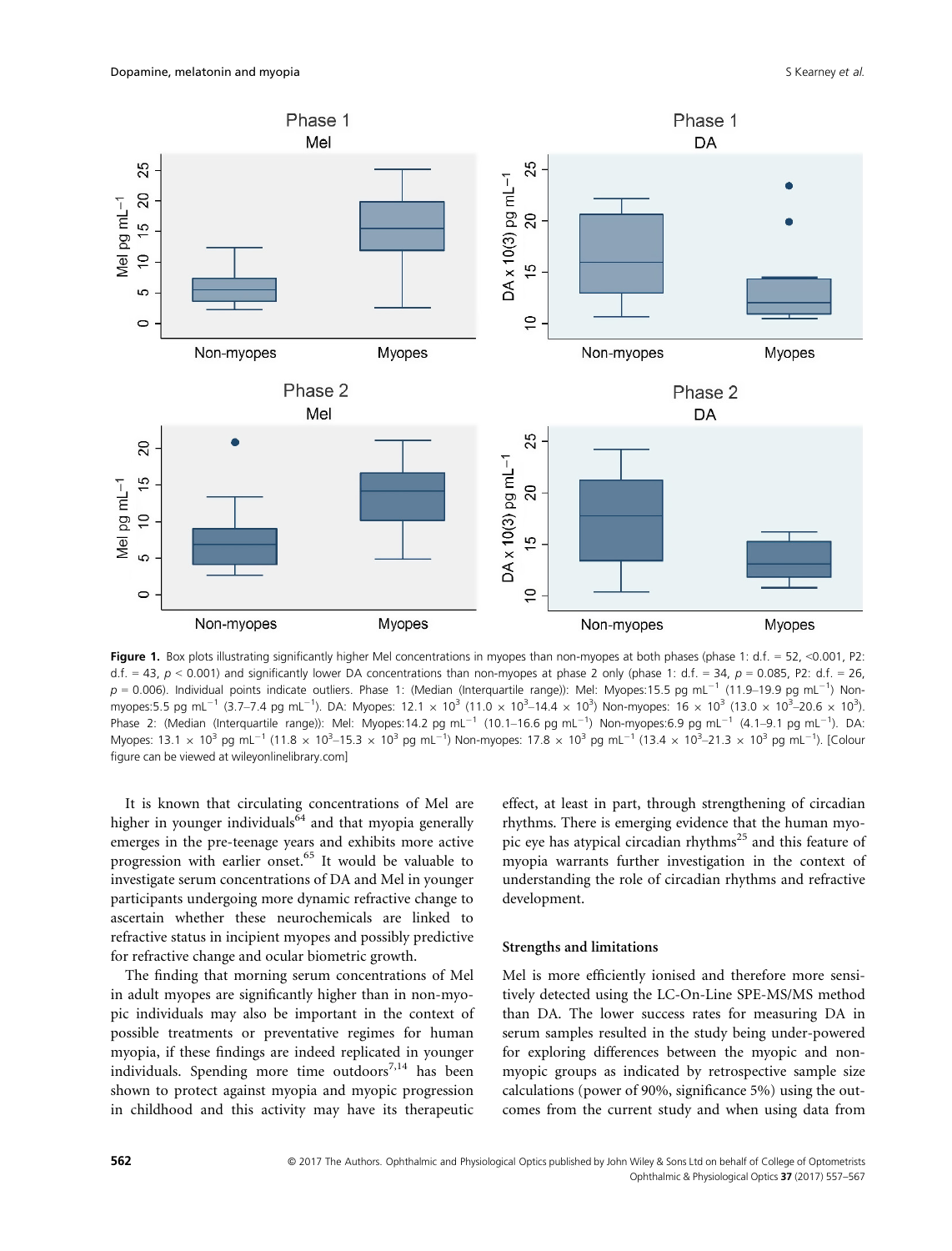

**Figure 2.** Scatter graphs illustrating the association between Mel, DA and SER. Phase 1: Mel:  $p = -0.53$ ,  $p < 0.001$ ,  $R^2 = 0.27$ . DA:  $p = 0.16$ ,  $p = 0.36$ ,  $R^2 = 0.004$ . Spearman's corr. Phase 2: Mel:  $p = -0.61$ ,  $p < 0.001$ ,  $R^2 = 0.34$ . DA:  $p = 0.44$ ,  $p = 0.028$ ,  $R^2 = 0.17$ . Spearman's corr. [Colour figure can be viewed at wileyonlinelibrary.com]

Table 3. Table summarising the association between dopamine (DA), melatonin (Mel) and ocular biometric measures at each phase. Mel was positively associated with axial length (AL) and axial length to corneal radii ratio (AL/CR) (all  $p \le 0.008$ ) but not with corneal curvature (all  $p \ge 0.059$ )

|                    | Mel     |         |         |         | DA      |      |         |       |
|--------------------|---------|---------|---------|---------|---------|------|---------|-------|
|                    | Phase 1 |         | Phase 2 |         | Phase 1 |      | Phase 2 |       |
|                    |         | р       |         | p       |         | р    |         | р     |
| $AL^a$             | 0.37    | 0.008   | 0.52    | < 0.001 | $-0.21$ | 0.22 | $-0.24$ | 0.26  |
| CR <sup>a</sup>    | $-0.05$ | 0.73    | $-0.28$ | 0.059   | $-0.19$ | 0.28 | 0.07    | 0.74  |
| AL/CR <sup>a</sup> | 0.51    | < 0.001 | 0.71    | < 0.001 | $-0.10$ | 0.56 | $-0.38$ | 0.054 |

aSpearman's Correlation.

previous inter-group comparisons of DA serum concentrations.<sup>66</sup> However, circulating serum concentrations of DA and Mel are known to be inversely and strongly related $67$ and this was borne out in the present results where data for both neurochemicals were available from single individuals; where Mel concentrations were relatively high, DA concentrations were relatively low. Further work quantifying DA concentrations from blood samples taken during the middle of the day, when DA concentrations are known to be at their peak, $40,68$  rather than early in the morning, may be more successful in quantifying DA concentrations and hence yield larger data sets with which to compare refractive groups.

Fasting blood samples were taken between 8.30 and 10.00 am to reduce inter- and intra-participant variation in the diurnally phasic neurochemicals under investigation. However, no information on sleep patterns, time of waking, extent of exposure to daylight prior to blood sampling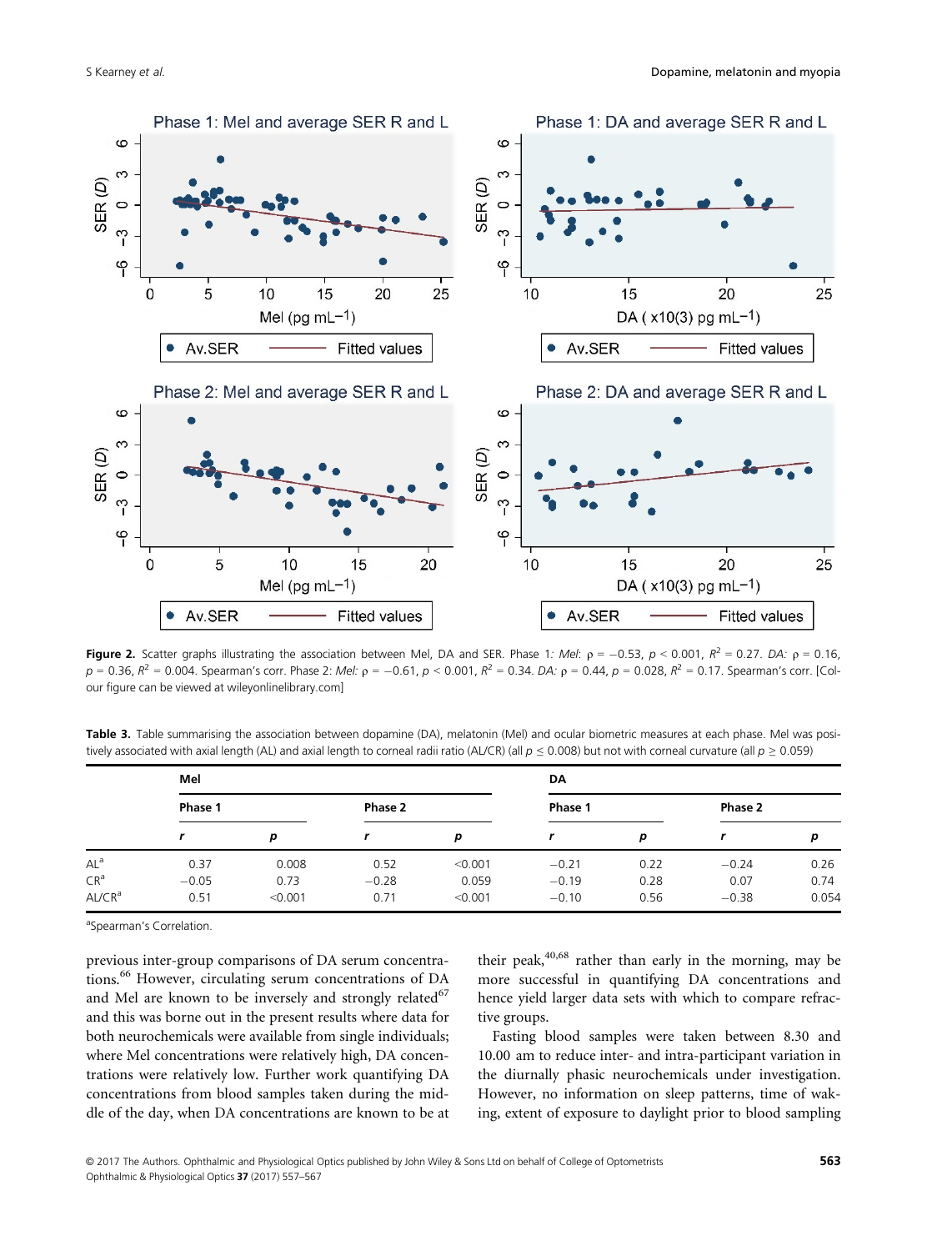

Figure 3. Scatter graphs illustrating a positive association between Mel, AL and AL/CR. Phase 1: AL:  $p = 0.37$ ,  $p = 0.008$ ,  $R^2 = 0.16$ . AL/CR:  $p = 0.51$ ,  $p < 0.001$ ,  $R^2 = 25$ ; Spearman's corr. Phase 2: AL:  $p = 0.52$ ,  $p < 0.001$ ,  $R^2 = 0.22$ . AL/CR:  $p = 0.71$ ,  $p < 0.001$ ,  $R^2 = 44$ ; Spearman's corr. [Colour figure can be viewed at wileyonlinelibrary.com]

or menstrual cycle was obtained from participants. These are factors which have previously been shown to influence Mel status. However, the lack of control of these factors applies equally to the myopic and non-myopic participants and is unlikely to undermine the almost three-fold average difference between the myopic and non-myopic participants. Additionally, while previous research has identified that night-time measures of Mel are influenced by season in Finland<sup>69</sup> where the variation in day length varies from five hours in the winter to 22 h in the summer, our data were collected in the morning and at a latitude which experiences less extreme variation in day length. $^{70}$  This may explain the lack of seasonal variation in Mel found in the present study, consistent with data collected at similar latitude in Germany.<sup>71</sup> Seasonal variation in Mel may be more strongly associated with more northerly latitudes and night-time measurement protocols. The menstrual cycle has been reported to influence night-time measures of Mel and this factor should be considered in further work involving night-time samples.<sup>69</sup>

Differences in sleep patterns between myopes and nonmyopes may have contributed to the difference in Mel serum concentrations reported in the present study. Sleep quality was recently shown to be reduced in highly myopic children<sup>26</sup> with parents reporting that such children had a shorter sleep duration and a later bedtime. Furthermore, in young adults 12–19 years of age,<sup>72</sup> the risk of myopia showed a moderate decrease with every one hour increase in sleep. It would be valuable in future studies to evaluate sleep quality in association with Mel and DA serum levels.

Traditionally, myopes and non-myopes have often been purported to have differing personality types.<sup>73</sup> These personality traits could influence Mel levels in the two groups under test and no evaluation of personality type was undertaken in the present study. While more recent reports fail to provide robust evidence for personality differences in myopic vs non-myopic individuals, $74$  it may be valuable in future studies to consider personality traits in conjunction with biometric data and sleep characteristics.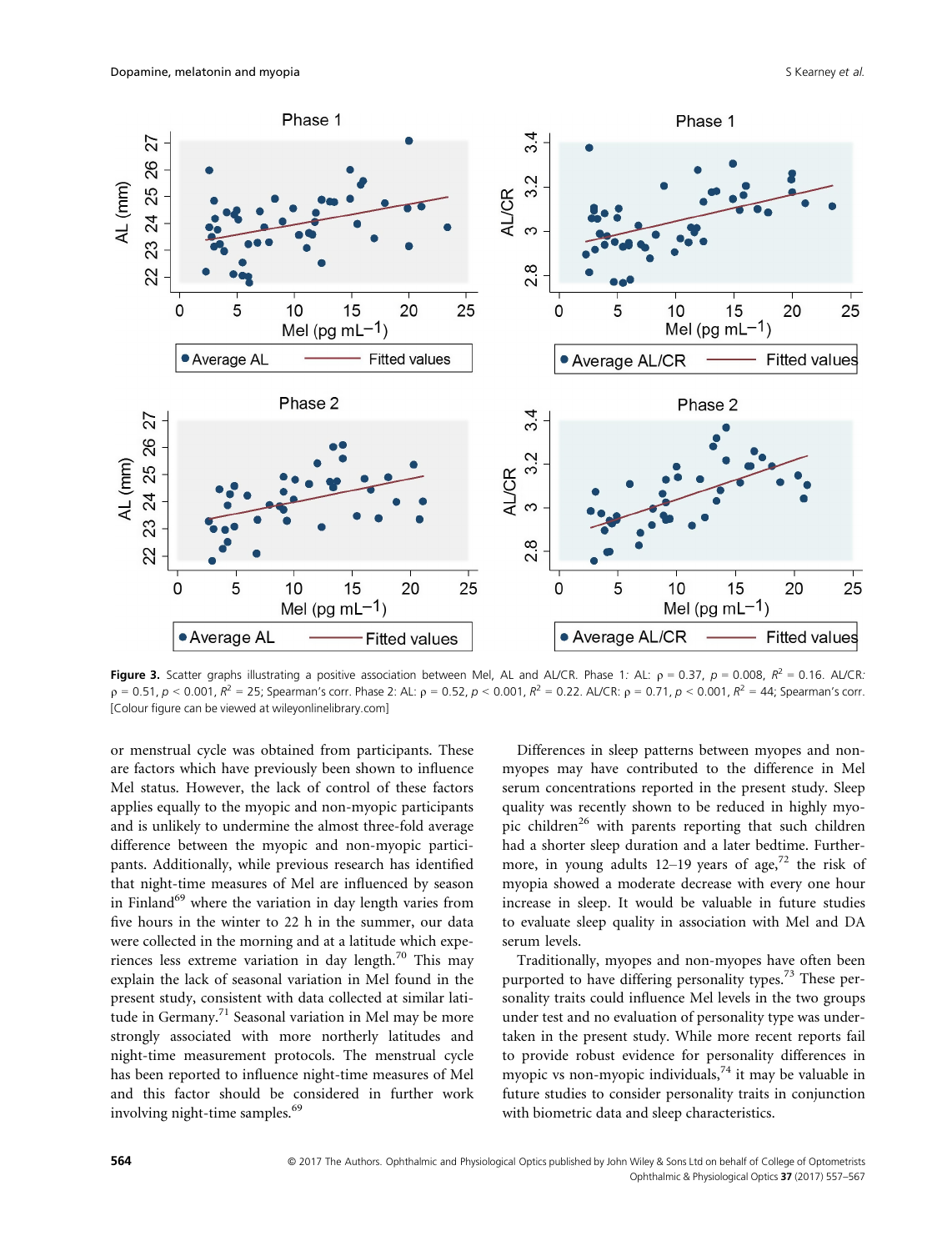Refractive error was determined using non-cycloplegic autorefraction. In order to minimise the effects of proximal accommodation and to promote a relaxed accommodative state, a binocular open field autorefractor with a fixation target positioned at 6 m was employed. The measurement of refractive error using the Shin-Nippon open field autorefractor has been reported to be within 0.50 DS of the subjective refraction measured in a cohort of a similar age.<sup>75</sup>

The significant association between morning Mel and refractive and ocular biometric measures should be considered in the context of the R-squared values (25–44%) which indicate that Mel may be associated with a moderate amount of the variation in these measures. It is widely held that there are multiple factors influencing refractive development so these moderate R-squared values are not surprising.

# Conclusion

The results of the present study demonstrate that higher serum concentrations of Mel, measured in the morning, are associated with myopia in young adults. In the context of experimental models of animal myopia and refractive manipulation, and of human intervention studies evaluating treatments to retard the onset and progress of myopia, these results provide a valuable platform for future research into the role of neurochemicals and biological rhythms in the development and control of refractive error.

## **Disclosure**

The authors report no conflicts of interest and have no proprietary interest in any of the materials mentioned in this article.

# Acknowledgements

Kathryn J. Saunders, Lisa O'Donoghue, L.Kirsty Pourshahidi and Stephanie Kearney designed the study. Stephanie Kearney collected and analysed the data. Diego Cobice developed the blood analysis method and analysed the blood samples. This work was supported by the Department for Employment and Learning and the Vision Science Translational Research Group.

# References

- 1. Xu L, Wang Y, Wang S, Wang Y & Jonas JB. High myopia and glaucoma susceptibility the Beijing Eye Study. Ophthalmology 2007; 114: 216–220.
- 2. Chang L, Pan C, Ohno-Matsui K et al. Myopia-related fundus changes in Singapore adults with high myopia. Am J Ophthalmol 2013; 155: 991–999.
- 3. Verkicharla PK, Ohno-Matsui K & Saw S. Current and predicted demographics of high myopia and an update of its associated pathological changes. Ophthalmic Physiol Opt 2015; 35: 456–475.
- 4. Rudnicka AR, Kapetanankis VV, Wathern AK et al. Global variations and time trends in the prevalence of childhood myopia, a systematic review and quantitative meta-analysis: implications for aetiology and prevention. Br J Ophthalmol 2016; 100: 882–890.
- 5. Huang J, Wen D, Wang Q et al. Efficacy comparison of 16 interventions for myopia control in children: a network meta-analysis. Ophthalmology 2016; 123: 697–708.
- 6. Hua W, Jin J, Wu X et al. Elevated light levels in schools have a protective effect on myopia. Ophthalmic Physiol Opt 2015; 35: 252–262.
- 7. Wu P, Tsai C, Wu H, Yang Y & Kuo H. Outdoor activity during class recess reduces myopia onset and progression in school children. Ophthalmology 2013; 120: 1080–1085.
- 8. Chua W, Balakrishnan V, Chan Y et al. Atropine for the treatment of childhood myopia. Ophthalmology 2006; 113: 2285–2291.
- 9. Fan Q, Wojciechowski R, Kamran Ikram M et al. Education influences the association between genetic variants and refractive error: a meta-analysis of five Singapore studies. Hum Mol Genet 2014; 32: 546–554.
- 10. Hammond CJ, Snieder H, Gilbert CE & Spector TD. Genes and environment in refractive error: the twin eye study. Invest Ophthalmol Vis Sci 2001; 42: 1232–1236.
- 11. Lu B, Congdon N, Liu X et al. Associations between near work, outdoor activity, and myopia among adolescent students in rural China: the Xichang Pediatric Refractive Error Study report no. 2. Arch Ophthalmol 2009; 127: 769–775.
- 12. Benavente-Pérez A, Nour A & Troilo D. Axial eye growth and refractive error development can be modified by exposing the peripheral retina to relative myopic or hyperopic defocus. Invest Ophthalmol Vis Sci 2014; 55: 6765–6773.
- 13. Sankaridurg P, Holden B, Smith E et al. Decrease in rate of myopia progression with a contact lens designed to reduce relative peripheral hyperopia: one-year results. Invest Ophthalmol Vis Sci 2011; 52: 9362–9367.
- 14. He M, Xiang F, Zeng Y et al. Effect of time spent outdoors at school on the development of myopia among children in China: a randomized clinical trial. J Am Med Assoc 2015; 314: 1142–1148.
- 15. Rose KA, Morgan IG, Ip J et al. Outdoor activity reduces the prevalence of myopia in children. Ophthalmology 2008; 115: 1279–1285.
- 16. Trier K, Munk RMS, Cui D & Christensen BS. Systemic 7 methylxanthine in retarding axial eye growth and myopia progression: a 36-month pilot study. J Ocul Biol 2008; 1: 85– 93. [https://doi.org/10.1007/s12177-008-9013-3.](https://doi.org/10.1007/s12177-008-9013-3)
- 17. Zhang Z, Zhou Y, Xie Z et al. The effect of topical atropine on the choroidal thickness of healthy children. Sci Rep 2016; 6: doi[:10.1038/srep34936.](https://doi.org/10.1038/srep34936)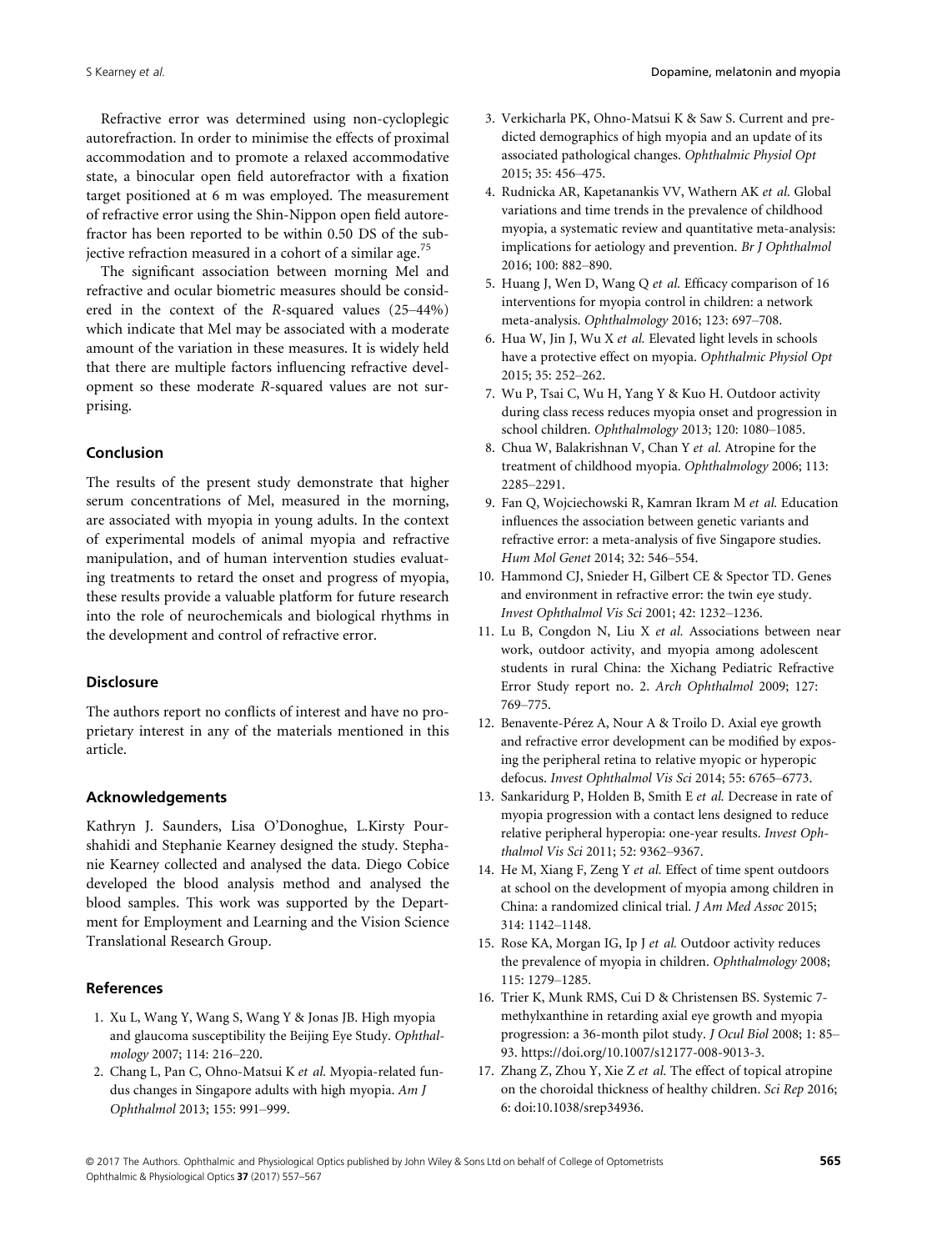- 18. Baba K, Davidson AJ & Tosini G. Melatonin entrains PER2:LUC bioluminescence circadian rhythm in the mouse cornea. Invest Ophthalmol Vis Sci 2015; 56: 4753– 4758.
- 19. Besharse JC & McMahon DG. The retina and other lightsensitive ocular clocks. J Biol Rhythms 2016; 31: 223–243.
- 20. Wilson LB, Quinn GE, Ying G et al. The relation of axial length and intraocular pressure fluctuations in human eyes. Invest Ophthalmol Vis Sci 2006; 4: 1778–1784.
- 21. Brown JS, Flitcroft DI, Ying G et al. In vivo human choroidal thickness measurements: evidence for diurnal fluctuations. Invest Ophthalmol Vis Sci 2009; 50: 5–12.
- 22. Stone RA, Pardue MT, Iuvone PM & Khurana TS. Pharmacology of myopia and potential role for intrinsic retinal circadian rhythms. Exp Eye Res 2013; 114: 35–47.
- 23. Weiss S & Schaeffel F. Diurnal growth rhythms in the chicken eye: relation to myopia development and retinal dopamine levels. J Comp Physiol 1993; 172: 263–270.
- 24. Nickla DL & Totonelly K. Brief light exposure at night disrupts the circadian rhythms in eye growth and choroidal thickness in chicks. Exp Eye Res 2016; 5: 189–195.
- 25. Bertolet A, Nickla DL, Rucker FJ & Vera-Diaz FA. Ocular biometry at different times of the day in human subjects. Invest Ophthalmol Vis Sci 2016;ARVO(Eabstract#6243): [http://www.arvo.org/webs/am2016/sectionpdf/VI/Session\\_](http://www.arvo.org/webs/am2016/sectionpdf/VI/Session_535.pdf) [535.pdf](http://www.arvo.org/webs/am2016/sectionpdf/VI/Session_535.pdf)
- 26. Ayaki M, Torii H, Tsubota K & Negishi K. Decreased sleep quality in high myopia children. Sci Rep 2016; 6: doi:[10.](https://doi.org/10.1038/srep33902) [1038/srep33902.](https://doi.org/10.1038/srep33902)
- 27. Ackermann K & Stehle JH. Melatonin synthesis in the human pineal gland: advantages, implications, and difficulties. Chronobiol Int 2006; 23: 369–379.
- 28. Cahill GM & Besharse JC. Light-sensitive melatonin synthesis by Xenopus photoreceptors after destruction of the inner retina. Vis Neurosci 1992; 8: 487–490.
- 29. Martin XD, Malina HZ, Brennan MC, Hendrickson PH & Lichter PR. The ciliary body–the third organ found to synthesize indoleamines in humans. Eur J Ophthalmol 1992; 2: 67–72.
- 30. Wiechmann AF & Wirsig-Wiechmann CR. Multiple cell targets for melatonin action in Xenopus laevis retina: distribution of melatonin receptor immunoreactivity. Vis Neurosci 2001; 18: 695–702.
- 31. Wiechmann AF & Rada JA. Melatonin receptor expression in the cornea and sclera. Exp Eye Res 2003; 77: 219–225.
- 32. Rada JAS & Wiechmann AF. Melatonin receptors in chick ocular tissues: implications for a role of melatonin in ocular growth regulation. Invest Ophthalmol Vis Sci 2006; 47: 25–33.
- 33. Wang F, Zhou J, Lu Y & Chu R. Effects of 530 nm green light on refractive status, melatonin, MT1 receptor, and melanopsin in the guinea pig. Curr Eye Res 2011; 36: 103– 111.
- 34. Huang H, Wang Z, Weng S, Sun X & Yang X. Neuromodulatory role of melatonin in retinal information processing. Prog Retin Eye Res 2013; 32: 64–87.
- 35. Freedman MS, Lucas RJ, Soni B et al. Regulation of mammalian circadian behavior by non-rod, non-cone, ocular photoreceptors. Science 1999; 284: 502–504.
- 36. Panda S, Sato TK, Castrucci AM et al. Melanopsin (Opn4) requirement for normal light-induced circadian phase shifting. Science 2002; 298: 2213–2216.
- 37. Hughes S, Jagannath A, Rodgers J, Hankins MW et al. Signalling by melanopsin (OPN4) expressing photosensitive retinal ganglion cells. Eye 2016; 30: 247–254.
- 38. Atkinson CL, Feng J & Zhang D. Functional integrity and modification of retinal dopaminergic neurons in the rd1 mutant mouse: roles of melanopsin and GABA. J Neurophysiol 2013; 109: 1589–1599.
- 39. Schaeffel F, Kelbsch C & Richter WB. Melanopsin does it modulate the susceptibility to myopia? Invest Ophthalmol Vis Sci ARVO E-abstract #2494 2016; [http://www.arvo.org/](http://www.arvo.org/webs/am2016/sectionpdf/CL/Session_276.pdf) [webs/am2016/sectionpdf/CL/Session\\_276.pdf](http://www.arvo.org/webs/am2016/sectionpdf/CL/Session_276.pdf)
- 40. Witkovsky P. Dopamine and retinal function. Doc Ophthalmol 2004; 108: 17–40.
- 41. Megaw P, Morgan I & Boelen M. Vitreal dihydroxyphenylacetic acid (DOPAC) as an index of retinal dopamine release. J Neurochem 2001; 76: 1636–1644.
- 42. Nickla DL, Totonelly K & Dhillon B. Dopaminergic agonists that result in ocular growth inhibition also elicit transient increases in choroidal thickness in chicks. Exp Eye Res 2010; 9: 715–720.
- 43. Ohngemach S, Feldkaemper M & Schaeffel F. Pineal control of the dopamine D2-receptor gene and dopamine release in the retina of the chicken and their possible relation to growth rhythms of the eye. J Pineal Res 2001; 31: 145–154.
- 44. Rohrer B & Stell WK. Localization of putative dopamine D2-like receptors in the chick retina, using in situ hybridization and immunocytochemistry. Brain Res 1995; 695: 110– 116.
- 45. Stormann TM, Gdula DC, Weiner DM & Brann MR. Molecular cloning and expression of a dopamine D2 receptor from human retina. Mol Pharmacol 1990; 37: 1–6.
- 46. Pendrak K, Nguyen T, Lin T et al. Retinal dopamine in the recovery from experimental myopia. Curr Eye Res 1997; 16: 152–157.
- 47. Guo SS, Sivak JG, Callender MG & Diehl-Jones B. Retinal dopamine and lens-induced refractive errors in chicks. Curr Eye Res 1995; 14: 385–389.
- 48. Stone RA, Lin T, Laties AM & Iuvone PM. Retinal dopamine and form-deprivation myopia. Proc Natl Acad Sci USA 1989; 86: 704–706.
- 49. Iuvone PM, Tigges M, Stone RA, Lambert S & Laties AM. Effects of apomorphine, a dopamine receptor agonist, on ocular refraction and axial elongation in a primate model of myopia. Invest Ophthalmol Vis Sci 1999; 32: 1674–1677.
- 50. Dong F, Zhi Z, Pan M et al. Inhibition of experimental myopia by a dopamine agonist: different effectiveness between form deprivation and hyperopic defocus in guinea pigs. Mol Vis 2011; 17: 2824–2834.